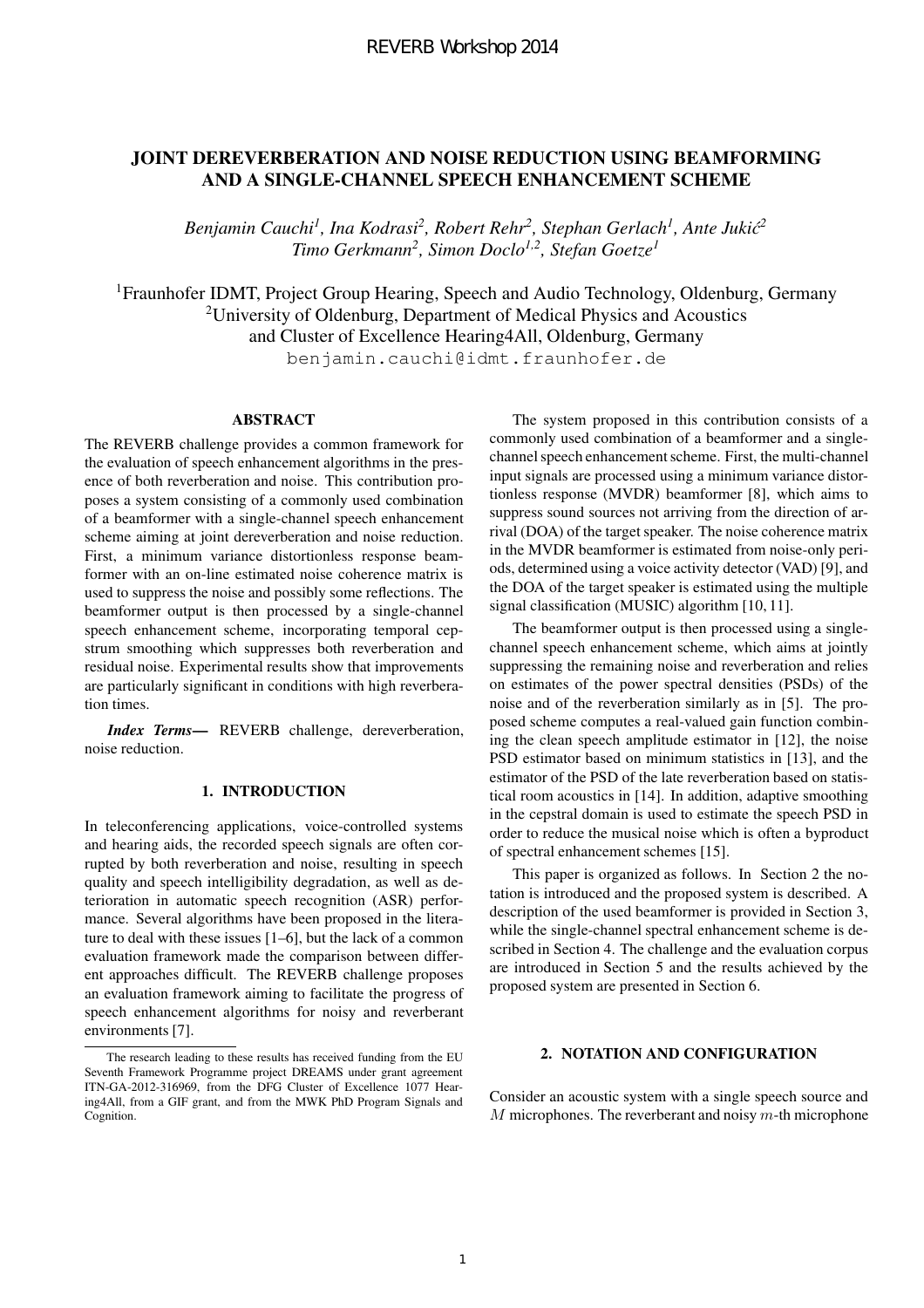

Fig. 1. Overview of the proposed system.

signal  $y_m(n)$  at time index n is given by

$$
y_m(n) = s(n) * h_m(n) + v_m(n)
$$
  
=  $x_m(n) + v_m(n), \ m = 1, \cdots, M,$  (1)

with  $s(n)$  being the clean speech signal,  $h_m(n)$  being the room impulse response (RIR) between the source and the mth microphone, and  $x_m(n)$  and  $v_m(n)$  denoting the reverberant speech component and the additive noise component of the  $m$ -th microphone signal, respectively. Aiming to obtain an estimate  $\hat{s}(n)$  of the clean speech signal  $s(n)$ , the speech enhancement scheme depicted in Fig. 1 is proposed.

First, the received microphone signals  $y_m(n)$  are used to estimate the noise coherence matrix and the DOA of the target speech signal. The DOA estimation is based on the MUSIC algorithm [10, 11] which will be briefly described in Section 3.2. The estimated noise coherence matrix and DOA are then used to design an MVDR beamformer, which aims at noise reduction and some dereverberation by suppressing the sound sources not arriving from the target DOA while providing a unity gain in the direction of the target speaker. Finally, the beamformer output  $\hat{x}(n)$  is processed by a single-channel speech enhancement scheme, described in Section 4, which aims at joint noise and reverberation suppression.

In the remainder of this paper, the short-time Fourier transform (STFT) representations of  $s(n)$ ,  $x_m(n)$ ,  $v_m(n)$ ,  $y_m(n)$  and  $\hat{x}(n)$  are denoted by  $S(k, \ell), X_m(k, \ell), V_m(k, \ell),$  $Y_m(k, \ell)$  and  $\hat{X}(k, \ell)$ , respectively, with k and  $\ell$  representing the frequency bin and frame indices.

#### 3. BEAMFORMER

## 3.1. MVDR beamformer

The M-dimensional stacked vector of the received microphone signals  $Y(k, \ell)$  can be written as

$$
\mathbf{Y}(k,\ell) = \mathbf{X}(k,\ell) + \mathbf{V}(k,\ell),\tag{2}
$$

with

$$
\mathbf{Y}(k,\ell) = [Y_1(k,\ell) \; Y_2(k,\ell) \; \dots \; Y_M(k,\ell)]^T, \qquad (3)
$$

and  $\mathbf{X}(k,\ell)$  and  $\mathbf{V}(k,\ell)$  defined similarly as in (3). The beamformer output signal  $\hat{X}(k, \ell)$  is obtained by filtering and summing the microphone signals, i.e.,

$$
\hat{X}(k,\ell) = \mathbf{W}_{\theta}^{H}(k)\mathbf{Y}(k,\ell)
$$
\n
$$
= \mathbf{W}_{\theta}^{H}(k)\mathbf{X}(k,\ell) + \mathbf{W}_{\theta}^{H}(k)\mathbf{V}(k,\ell),
$$
\n(4)

with  $\mathbf{W}_{\theta}(k)$  denoting the stacked filter coefficient vector of the beamformer steered towards the angle  $\theta$ . Aiming at minimizing the noise output power while providing a unity gain in the direction of the target speaker, the filter coefficients of the MVDR beamformer are computed as

$$
\mathbf{W}_{\theta}(k) = \frac{\mathbf{\Gamma}^{-1}(k)\mathbf{d}_{\theta}(k)}{\mathbf{d}_{\theta}^{H}(k)\mathbf{\Gamma}^{-1}(k)\mathbf{d}_{\theta}(k)},
$$
\n(5)

with  $d_{\theta}(k)$  denoting the steering vector of the target speaker and  $\Gamma(k)$  denoting the noise coherence matrix. Using a farfield assumption, the steering vector is equal to

$$
\mathbf{d}_{\theta}(k) = \left[e^{-j2\pi f_k \tau_1(\theta)} e^{-j2\pi f_k \tau_2(\theta)} \cdots e^{-j2\pi f_k \tau_M(\theta)}\right], \quad (6)
$$

with  $f_k$  denoting the center frequency of bin k and  $\tau_m(\theta)$ denoting the time difference of arrival of the source signal between the  $m$ -th microphone and a reference position, which has been arbitrarily chosen as the center of the microphone array.

As can be clearly seen from equations (5) and (6), in order to compute the beamformer filter coefficients, the DOA of the target speaker as well as the noise coherence matrix need to be estimated. Estimation of the target DOA will be discussed in Section 3.2. To estimate the noise coherence matrix  $\Gamma(k)$ , the VAD described in [9] is used and  $\Gamma(k)$  is computed using all detected noise-only frames. However, if the length of the detected noise-only period is too short (cf. Section 5), the coherence matrix  $\Gamma_{\text{diff}}(k)$  of a diffuse noise field is used instead, resulting in the well-known superdirective beamformer [8]. Since superdirective beamformers are known to be sensitive to uncorrelated noise, a white noise gain constraint  $WNG<sub>max</sub>$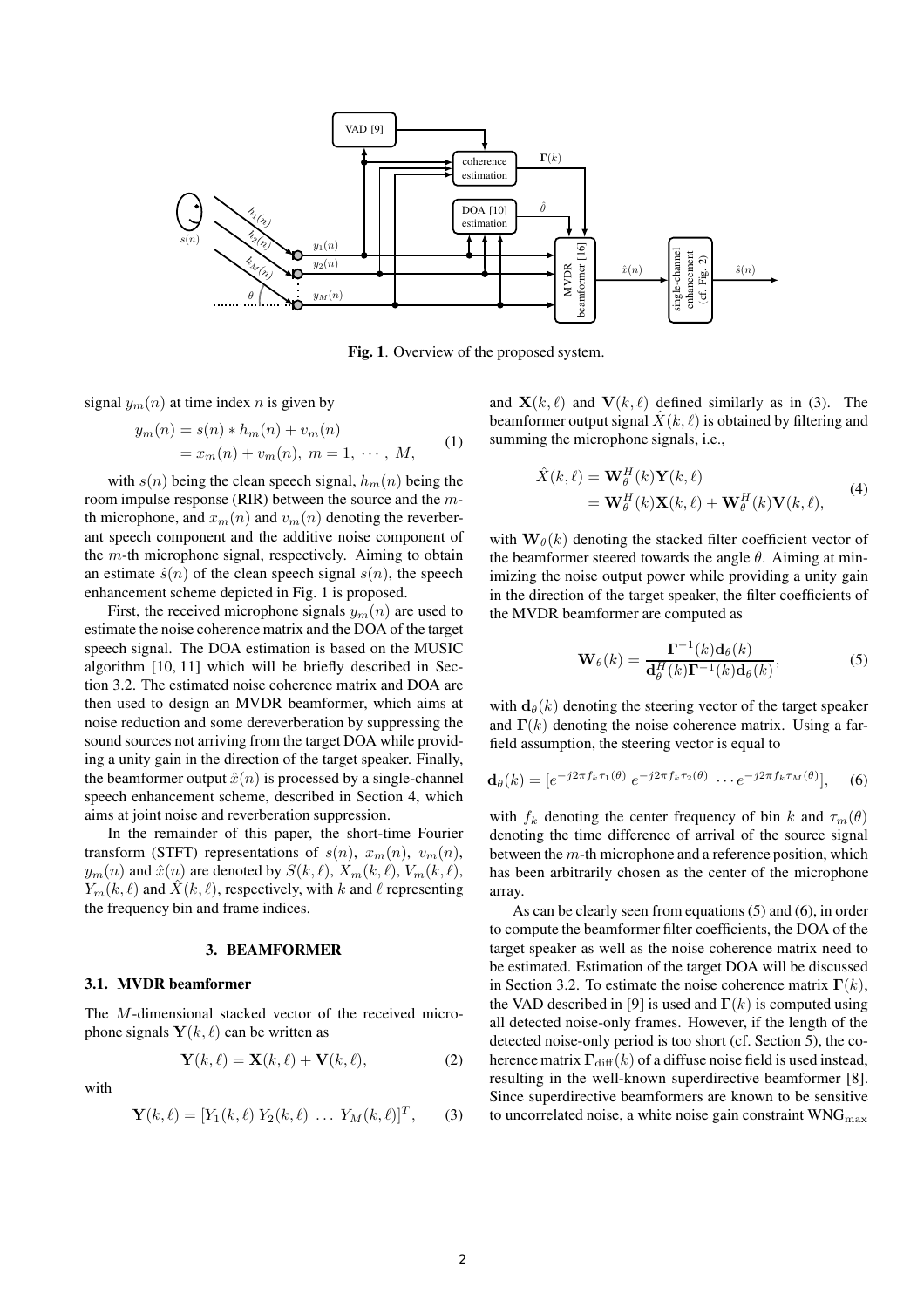

Fig. 2. Overview of the proposed single-channel enhancement scheme for a single frame.

is imposed in this case. With such a constraint the filter coefficients are computed as

$$
\mathbf{W}_{\theta}(k) = \frac{\left(\mathbf{\Gamma}_{\text{diff}}(k) + \varrho(k)\mathbf{I}_{M}\right)^{-1}\mathbf{d}_{\theta}(k)}{\mathbf{d}_{\theta}^{H}(k)\left(\mathbf{\Gamma}_{\text{diff}}(k) + \varrho(k)\mathbf{I}_{M}\right)^{-1}\mathbf{d}_{\theta}(k)}\tag{7}
$$

with  $I_M$  the  $M \times M$ -dimensional identity matrix and  $\rho(k)$  a frequency-dependent regularization parameter which is iteratively computed such that  $\mathbf{W}_{\theta}^{H}(k)\mathbf{W}_{\theta}(k) \leq$  WNG<sub>max</sub> [16] .

## 3.2. DOA estimation

Since an error in the DOA estimate  $\hat{\theta}$  of the target speech signal can lead to the beamformer suppressing the desired signal, a robust subspace-based algorithm (MUSIC) has been used to estimate the DOA of the target speaker [10, 11]. Using the MUSIC algorithm, this DOA can be estimated as

$$
\hat{\theta} = \underset{\theta}{\operatorname{argmax}} \frac{1}{K} \sum_{k_{\text{low}}}^{k_{\text{high}}} U_{\theta}(k, \ell), \tag{8}
$$

where  $K$  denotes the total number of considered frequency bins  $k = k_{\text{low}} \dots k_{\text{high}}$  and  $U(k, \ell, \theta)$  denotes the so-called MUSIC pseudo-spectra, which are calculated as

$$
U_{\theta}(k,\ell) = \frac{1}{\mathbf{d}_{\theta}^{H}(k)\boldsymbol{E}(k,\ell)\boldsymbol{E}^{H}(k,\ell)\mathbf{d}_{\theta}(k)}.
$$
(9)

The noise subspace

$$
\boldsymbol{E}(k,\ell) = \left[\boldsymbol{e}_{Q+1}(k,\ell)\ldots\boldsymbol{e}_M(k,\ell)\right],\tag{10}
$$

is an  $M \times (M - Q)$ -dimensional matrix, with Q being the number of sources (i.e.  $Q = 1$  in this case), composed of the eigenvectors of the covariance matrix of  $Y(k, \ell)$  corresponding to the  $(M - Q)$  smallest eigenvalues.

Assuming that speech and noise are uncorrelated, the steering vector corresponding to the true DOA is orthogonal to the noise subspace such that the DOA of the target speaker can be estimated as the angle maximizing the sum of the MUSIC-pseudo-spectra in equation (9).

# 4. SINGLE-CHANNEL ENHANCEMENT

The single-channel enhancement scheme which is applied to the output signal  $\hat{x}(n)$  of the MVDR-beamformer is summarized in Fig. 2. The signal  $\hat{x}(n)$  is assumed to contain the clean speech signal  $s(n)$  as well as residual reverberation  $r(n)$  and noise  $\tilde{v}(n)$ , i.e.

$$
\hat{x}(n) = s(n) + r(n) + \tilde{v}(n). \tag{11}
$$

In the STFT domain, (11) is expressed as

$$
\hat{X}(k,\ell) = Z(k,\ell) + \tilde{V}(k,\ell),\tag{12}
$$

where

$$
Z(k,\ell) = S(k,\ell) + R(k,\ell). \tag{13}
$$

Aiming at jointly reducing reverberation and noise, a realvalued gain  $G(k, \ell)$  is applied to the beamformer output signal, i.e.

$$
\hat{S}(k,\ell) = G(k,\ell)\hat{X}(k,\ell),\tag{14}
$$

with  $S(k, \ell)$  being the STFT of the estimated target signal.

The gain is computed by using the minimum mean square error (MMSE) estimator for the clean speech magnitude proposed in [12]. This estimator, similarly to the Wiener filter, requires the PSDs of the clean speech, of the noise and of the reverberation components, which have to be estimated from the beamformer output signal. First, an estimate of the noise PSD is obtained using minimum statistics [13] and further used to estimate the reverberant speech PSD. As the dereverberation task is treated separately from the denoising task, care has to be taken that no reverberation leaks into the noise PSD estimate and vice versa. Thus, in order to avoid the reverberation leaking into the noise PSD estimate, a longer minimum search window is used in the minimum statistics approach as compared to [13] (cf. Section 5).

The PSD of the reverberant speech is estimated using temporal cepstrum smoothing [15] and the late reverberation PSD is estimated from the reverberant speech PSD using the approach proposed in [17]. This approach requires an estimate of the reverberation time  $T_{60}$ , which has been obtained using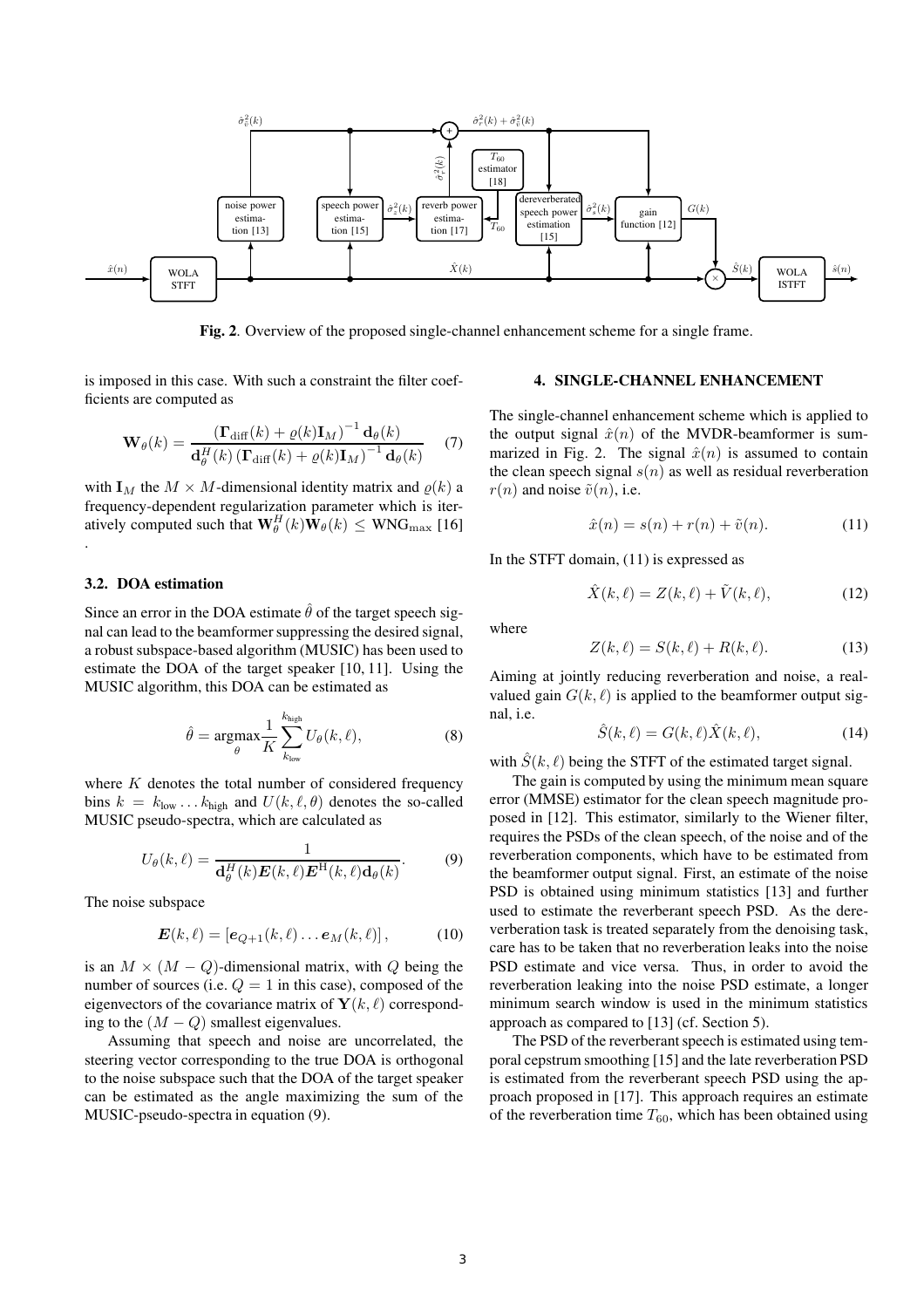the estimator described in [18]. The PSD of the clean speech component is finally obtained by a re-estimation, again using temporal cepstrum smoothing. The following sections give a more detailed description of the different components of the proposed single-channel enhancement scheme.

## 4.1. Gain function

In [12], it is assumed that the speech magnitude  $|S(k, \ell)|$  follows a chi probability density function (PDF) with a shape parameter  $\mu$ , while the phase of  $S(k, \ell)$  is assumed to be uniformly distributed between  $-\pi$  and  $\pi$ . Furthermore, the interference  $J(k, \ell) = R(k, \ell) + V(k, \ell)$  is modeled by a complex Gaussian random variable with PSD  $\sigma_j^2(k,\ell)$ . Assuming that  $R(k, \ell)$  and  $\tilde{V}(k, \ell)$  are uncorrelated,  $\sigma_j^2(k, \ell)$  can be expressed as

$$
\sigma_j^2(k,\ell) = \mathcal{E}\left\{|J(k,\ell)|^2\right\} = \sigma_{\tilde{v}}^2(k,\ell) + \sigma_r^2(k,\ell),\qquad(15)
$$

with  $\sigma_r^2(k,\ell)$  and  $\sigma_{\tilde{v}}^2(k,\ell)$  denoting the PSDs of the reverberation and of the noise component, respectively. With  $\sigma_s^2(k, \ell)$ denoting the PSD of the clean speech and  $\xi(k,\ell)$  denoting the *a priori* signal-to-interference ratio (SIR) defined as,

$$
\xi(k,\ell) = \frac{\sigma_s^2(k,\ell)}{\sigma_r^2(k,\ell) + \sigma_{\tilde{v}}^2(k,\ell)},\tag{16}
$$

the clean speech magnitude is estimated by optimizing the MMSE criterion

$$
\left| \hat{S}(k,\ell) \right| = \underset{\left| \hat{S}(k,\ell) \right|}{\text{argmin}} \mathbf{E} \left\{ \epsilon(k,\ell) | \hat{X}(k,\ell), \sigma_j^2(k,\ell), \xi(k,\ell) \right\},\tag{17}
$$

with

$$
\epsilon(k,\ell) = \left( |S(k,\ell)|^{\beta} - \left| \hat{S}(k,\ell) \right|^{\beta} \right)^2, \quad (18)
$$

where the parameter  $\beta$  is a compression factor such that a different emphasis is given on estimation errors for small amplitudes in relation to large amplitudes.

According to [12], with  $\gamma(k, \ell)$  denoting the *a posteriori* SIR defined as

$$
\gamma(k,\ell) = \frac{|X(k,\ell)|^2}{\sigma_r^2(k,\ell) + \sigma_{\tilde{v}}^2(k,\ell)},\tag{19}
$$

and

$$
\nu(k,\ell) = \frac{\gamma(k,\ell)\xi(k,\ell)}{\mu + \xi(k,\ell)},\tag{20}
$$

the solution to (17) leads to the gain function  $\tilde{G}(k, \ell)$ 

$$
\tilde{G}(k,\ell) = \sqrt{\frac{\xi(k,\ell)}{\mu + \xi(k,\ell)}} \times \left[\frac{\text{Gam}\left(\mu + \frac{\beta}{2}\right) \Phi\left(1 - \mu - \frac{\beta}{2}, 1; -\nu(k,\ell)\right)}{\text{Gam}\left(\mu\right)}\right]^{1/\beta} \times (21)
$$
\n
$$
\left(\sqrt{\gamma(k,\ell)}\right)^{-1},
$$

where  $\Phi(\cdot)$  denotes the confluent hypergeometric function while  $Gam(\cdot)$  denotes the complete Gamma function. Depending on the choice of  $\beta$  and  $\mu$ , this estimator can resemble other well known estimators, such as the short-time spectral amplitude estimator [19] or the log-spectral amplitude estimator [20]. To compute the expression in (21), the PSDs  $\sigma_s^2(k,\ell)$ ,  $\sigma_{\tilde{v}}^2(k,\ell)$  and  $\sigma_r^2(k,\ell)$  have to be estimated from the beamformer output.

In order to reduce artifacts which may be introduced by (21), the gain  $G(k, \ell)$  used in (14) is restricted to values larger than a spectral floor  $G_{\text{min}}$  (cf. Section 5), i.e.,

$$
G(k,\ell) = \max\left(\tilde{G}(k,\ell), G_{\min}\right). \tag{22}
$$

## 4.2. Noise PSD estimator

The noise PSD  $\sigma_{\tilde{v}}^2(k,\ell)$  is estimated using the minimum statistics approach [13], which tracks the minima of the input signal PSD over a sliding window and has been shown to be reliable for slowly varying and stationary noises. A realization of the PSD of the noise signal is first estimated as the smoothed periodogram of the input signal which is obtained as

$$
P_{\tilde{v}}(k,\ell) = \alpha P_{\tilde{v}}(k,\ell-1) + (1-\alpha)|X(k,\ell)|^2, \qquad (23)
$$

with  $\alpha$  denoting a smoothing parameter. The PSD  $\sigma_{\tilde{v}}^2(k,\ell)$  is estimated as the minimum of  $P_{\tilde{v}}(k, \ell)$  over a short temporal sliding window, with a usual length corresponding to 1.5 s. This technique relies on the assumption that the minimum of  $P_{\tilde{v}}(k, \ell)$  within a 1.5 s window is not affected by speech, allowing for an inference of the noise PSD. In reverberant environments, however, the decay time in speech pauses may be increased. Thus, in order to avoid reverberant speech to affect the noise PSD estimate  $\sigma_{\tilde{v}}^2(k,\ell)$ , a longer tracking window is used (cf. Section 5).

Tracking the minimum of the PSD using a time-frequency independent  $\alpha$  can lead to an inaccurate estimate of  $P_{\tilde{v}}(k, \ell)$ and a delay in detecting augmentation of the noise power. In order to circumvent these issues, a time-frequency variant smoothing constant  $\alpha(k, \ell)$  has been derived in [13], which aims to minimize the MMSE

$$
\alpha(k,\ell) = \underset{\alpha(k,\ell)}{\operatorname{argmin}} \mathbf{E} \left\{ P_{\tilde{v}}(k,\ell) - \sigma_{\tilde{v}}^2(k,\ell) | P_{\tilde{v}}(k,\ell-1) \right\}. (24)
$$

The solution to (24) is given by

$$
\alpha(k,\ell) = \frac{1}{1 + \left(\frac{P_{\tilde{v}}(k,\ell-1)}{\sigma_{\tilde{v}}^2(k,\ell)} - 1\right)^2},\tag{25}
$$

in which  $\sigma_{\tilde{v}}^2(k,\ell)$  is in practice unavailable and replaced by  $\sigma_{\tilde{v}}^2(k, \ell - 1)$ . In order to compensate for the delay in the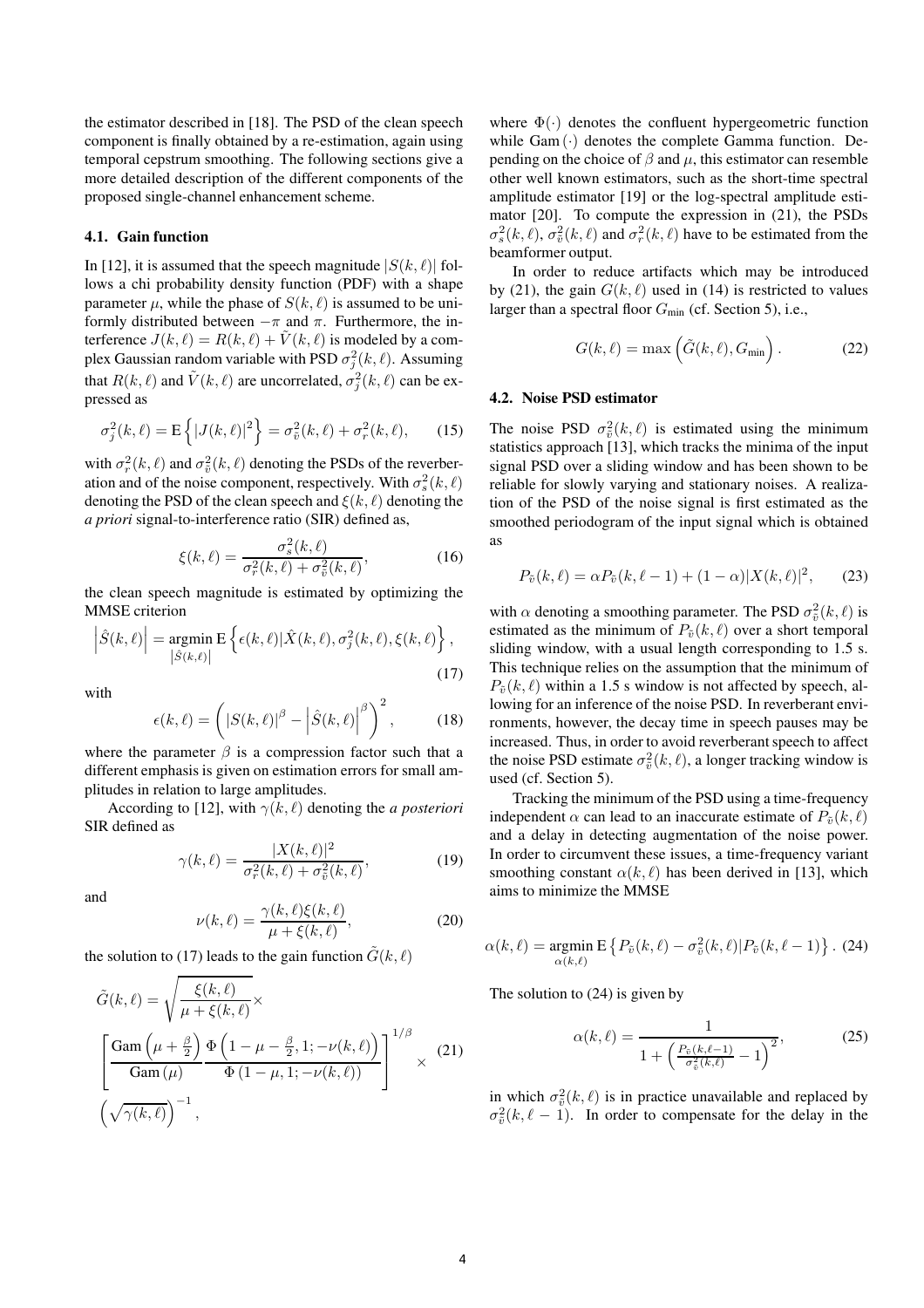adaptation of  $\sigma_{\tilde{v}}^2(k,\ell)$ , which could lead to overestimation or underestimation, the smoothing parameter is corrected as

$$
\alpha(k,\ell) = \frac{\alpha_{\max}\alpha_c(k,\ell)}{1 + \left(\frac{P_{\tilde{v}}(k,\ell-1)}{\sigma_{\tilde{v}}^2(k,\ell-1)} - 1\right)^2},\tag{26}
$$

where  $\alpha_{\text{max}}$  is the maximum allowable smoothing constant and  $\alpha_c(k, \ell)$  is given by

$$
\alpha_c(k,\ell) = 0.7 \ \alpha_c(k,\ell-1) + 0.3 \max(\tilde{\alpha}_c(k,\ell), 0.7),
$$

$$
\tilde{\alpha}_c(k,\ell) = \frac{1}{1 + \left(\frac{\sum_{k=0}^{L-1} P_{\tilde{v}}(k,\ell-1)}{\sum_{k=0}^{L-1} |X(k,\ell)|^2} - 1\right)^2}.
$$
(27)

Additionally, a lower limit  $\alpha_{\min}(k, \ell)$  is applied to  $\alpha_c(k, \ell)$  in order to improve the performance of the estimator in high levels of non-stationary noise. The resulting estimate  $\hat{\sigma}_{\tilde{v}}^2\left(k,\ell\right)$  of  $\sigma_{\tilde{v}}^2(k,\ell)$  is used to estimate both  $\sigma_s^2(k,\ell)$  and  $\sigma_r^2(k,\ell)$  as described in the following section.

#### 4.3. Speech PSD estimator

Once the estimate  $\hat{\sigma}_{\tilde{v}}^2(k,\ell)$  is available, temporal cepstrum smoothing, proposed in [15], is used to estimate the PSD  $\sigma_z^2(k,\ell)$  of the reverberant speech component  $Z(k,\ell)$ . The same method can also be used to estimate the dereverberated speech component  $\sigma_s^2(k,\ell)$  if an estimate of the reverberation power  $\sigma_r^2(k,\ell)$  is available. The modifications of the formula required for the latter case are described in the end of this section.

In order to estimate the reverberant speech PSD  $\sigma_z^2(k, \ell)$ , the maximum likelihood (ML) estimator of the *a priori* signal to noise ratio (SNR)

$$
\xi_z^{\text{ml}}(k,\ell) = \frac{|X(k,\ell)|^2}{\sigma_{\tilde{v}}^2(k,\ell)} - 1
$$
 (28)

is employed. The speech power  $P_z(k, \ell)$  can then be obtained as

$$
P_z(k,\ell) = \sigma_{\tilde{v}}^2(k,\ell) \max\left(\xi_z^{\text{ml}}(k,\ell), \xi_{\text{min}}^{\text{ml}}\right),\qquad(29)
$$

where  $\xi_{\min}^{\text{ml}} > 0$  is a lower bound to avoid negative or very small values of  $\xi_z^{\text{ml}}(k,\ell)$ . In the cepstral domain,  $P_z(k,\ell)$ can be represented by  $\lambda_z^{\text{ml}}(q,\ell)$  as

$$
\lambda_z^{\text{ml}}(q,\ell) = \text{IDFT}\left\{ \log \left( P_z(k,\ell) |_{k=0,\cdots,(L-1)} \right) \right\},\tag{30}
$$

where  $q$  is the cepstral bin index. A recursive temporal smoothing is applied to  $\lambda_z^{\text{ml}}(q,\ell)$ , i.e.,

$$
\lambda_z(q,\ell) = \delta(q,\ell)\lambda_z(q,\ell-1) + (1 - \delta(q,\ell))\lambda_z^{\text{ml}}(q,\ell), \tag{31}
$$

With  $\delta(q, \ell)$  being a time-quefrency dependent smoothing parameter. Finally,  $\hat{\sigma}_z^2(k,\ell)$  can be obtained by transforming  $\lambda_z(q, \ell)$  into the spectral domain as

$$
\hat{\sigma}_z^2(k,\ell) = \exp\left(\kappa + \text{DFT}\left\{\lambda_z(q,\ell)\right\}\big|_{q=0,\cdots,(L-1)}\right),\tag{32}
$$

|                | Simulated              | Real                                  |  |  |  |
|----------------|------------------------|---------------------------------------|--|--|--|
| # of sentences | $2176 (\sim 4.8$ hrs.) | $\frac{372}{\sim}$ ( $\sim$ 0.6 hrs.) |  |  |  |
| # of speakers  | 28                     | 10                                    |  |  |  |

Table 1. Quantity of data in the evaluation set.

where  $\kappa$ , estimated as in [21], is a constant introduced to compensate for the bias due to the recursive smoothing in the logdomain in (31). Only little smoothing is applied to the cepstral bins which are mainly related to speech while for the remaining coefficients a stronger smoothing is employed. Consequently, small smoothing constants are chosen for the low quefrencies, as they contain information about the vocal tract shape. The same holds for the coefficients corresponding to the fundamental frequency  $f_0$  in voiced speech. In order to protect these quefrencies, especially the ones corresponding to the fundamental frequency, the constant  $\delta(q, \ell)$  in (31) is adapted. After determining  $f_0$  by picking the highest peak in the cepstrum within a limited search range,  $\delta(q, \ell)$  is defined as

$$
\delta(q,\ell) = \begin{cases} \delta_{\text{pitch}} & \text{if } q \in \mathbb{Q} \\ \bar{\delta}(q,\ell) & \text{if } q \in \{0,\cdots,L/2\} \setminus \mathbb{Q} \end{cases} \tag{33}
$$

where  $\mathbb Q$  is a small set of cepstral bins around the quefrency corresponding to  $f_0$  and  $\delta_{\text{pitch}}$  is the smoothing constant for the pitch coefficients [15]. The quantity  $\overline{\delta}(q, \ell)$  is given as

$$
\bar{\delta}(q,\ell) = \eta \delta(q,\ell-1) + (1-\eta)\bar{\delta}^{\text{const}}(q), \qquad (34)
$$

where  $\bar{\delta}^{\text{const}}(q)$  is time-independent and chosen such that less smoothing is applied in the lower cepstral bins. Furthermore,  $\eta$  is a forgetting factor which defines how fast the transition from  $\delta(q, \ell)$  to  $\bar{\delta}^{\text{const}}(q)$  can occur.

The reverberant speech PSD can be used to estimate the PSD of the late reverberation  $\sigma_r^2(k, \ell)$  as shown in the following section. After having estimated  $\sigma_r^2(k,\ell)$ , cepstral smoothing is also used to estimate the dereverberated speech PSD  $\sigma_s^2(k, \ell)$ . In this case, the noise PSD  $\sigma_{\tilde{v}}^2(k, \ell)$  in equation (28) and (29) is replaced by the interference PSD  $\sigma_j^2(k,\ell) = \sigma_{\tilde{v}}^2(k,\ell) + \sigma_r^2(k,\ell)$ . The dereverberated speech PSD  $P_s(k, \ell)$  can finally be computed and used to obtain the estimate  $\hat{\sigma}_s^2(k,\ell)$  of  $\sigma_s^2(k,\ell)$ .

#### 4.4. Reverberation estimation

The reverberant PSD  $\sigma_r^2(k, \ell)$  is estimated using the method described in [17], which is based on the RIR model suggested in [14] that represents the RIR as a Gaussian stationary noise signal multiplied by an exponential decay rate ∆ dependent of the  $T_{60}$ 

$$
\Delta = \frac{3\ln 10}{T_{60}f_s}.\tag{35}
$$

This estimator represents the PSD of the reverberant speech  $\sigma_z^2(k,\ell)$  as

$$
\sigma_z^2(k,\ell) = \sigma_r^2(k,\ell) + \sigma_s^2(k,\ell),\tag{36}
$$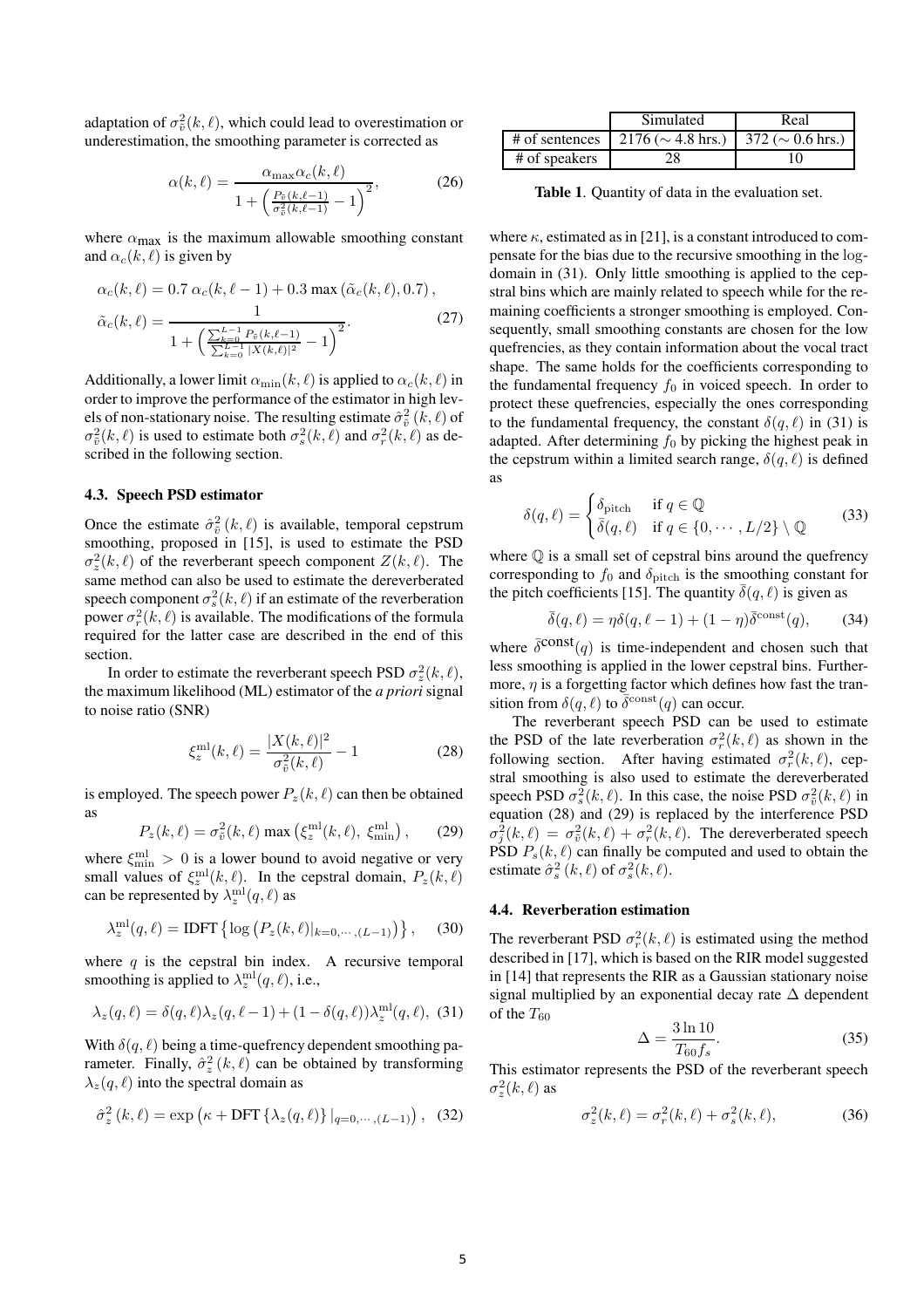|                                     |                    | Simulated Data |           |                |          |                |          | Real Data |                       |                        |          |
|-------------------------------------|--------------------|----------------|-----------|----------------|----------|----------------|----------|-----------|-----------------------|------------------------|----------|
|                                     |                    | $T60 = 250$ ms |           | $T60 = 500$ ms |          | $T60 = 700$ ms |          | Mean      | $T60=700$ ms          |                        | Mean     |
|                                     |                    | near           | far       | near           | far      | near           | far      |           | near                  | far                    |          |
| channel<br>$\overline{\phantom{0}}$ | SRMR [dB]          | 4.7(4.5)       | 4.8(4.6)  | 4.3(3.8)       | 3.9(3.0) | 4.3(3.6)       | 3.9(2.7) | 4.3(3.7)  | $\overline{4}.9(3.2)$ | $\overline{4.8}$ (3.2) | 4.8(3.2) |
|                                     | FWSSNR [dB]        | 10.3(8.2)      | 8.9(6.8)  | 6.2(3.3)       | 3.5(1.0) | 4.9(2.3)       | 2.8(0.3) | 6.0(3.6)  |                       |                        |          |
|                                     | $CD$ [dB]          | 2.0(2.0)       | 2.7(2.7)  | 3.8(4.6)       | 4.7(5.2) | 3.7(4.4)       | 4.4(5.0) | 3.6(4.0)  |                       |                        |          |
|                                     | <b>LLR</b>         | 0.5(0.4)       | 0.4(0.4)  | 0.5(0.5)       | 0.8(0.8) | 0.6(0.7)       | 0.8(0.9) | 0.6(0.6)  |                       |                        |          |
|                                     | <b>PESO</b>        | 2.4(2.2)       | 1.7(1.6)  | 1.7(1.4)       | 1.3(1.2) | 1.6(1.4)       | 1.3(1.2) | 1.7(1.5)  |                       |                        |          |
| channels<br>$\infty$                | SRMR [dB]          | 6.7(4.5)       | 5.3(4.6)  | 3.7(3.8)       | 3.4(3.0) | 5.3(3.6)       | 4.4(2.7) | 4.8(3.7)  | 4.9(3.2)              | 4.8(3.2)               | 4.8(3.2) |
|                                     | <b>FWSSNR</b> [dB] | 11.3(8.2)      | 10.4(6.8) | 6.9(3.3)       | 4.1(1.0) | 7.0(2.3)       | 4.5(0.3) | 7.3(3.6)  |                       |                        |          |
|                                     | $CD$ [dB]          | 2.4(2.0)       | 2.8(2.7)  | 3.0(4.6)       | 4.1(5.2) | 3.6(4.4)       | 4.4(5.0) | 3.4(4.0)  |                       |                        |          |
|                                     | <b>LLR</b>         | 0.5(0.5)       | 0.5(0.4)  | 0.6(0.5)       | 0.8(0.8) | 0.7(0.7)       | 0.8(0.9) | 0.6(0.6)  |                       |                        |          |
|                                     | PESQ               | 2.9(2.2)       | 2.1(1.6)  | 2.5(1.4)       | 1.5(1.2) | 1.8(1.4)       | 1.3(1.2) | 2.0(1.5)  |                       |                        |          |

Table 2. Mean signal-based measures over all utterances using either 1 or 8 channels. The scores of the unprocessed signals are displayed between parentheses.

which leads to the estimate of  $\sigma_r^2(k,\ell)$ ,

$$
\hat{\sigma}_r^2(k,\ell) = e^{-2\Delta T_d f_s} \sigma_z^2(k,\ell - T_d/T_s). \tag{37}
$$

In (37),  $T_s$  denotes the frame shift whereas  $T_d$  is the duration of the direct path and early reflections of the RIR, typically set between 50 ms and 80 ms. As a result,  $\hat{\sigma}_r^2(k,\ell)$  can be estimated using  $\hat{\sigma}_z^2(k,\ell)$  and the reverberation time.

#### 5. EXPERIMENTAL SETUP

## 5.1. Corpus description

The results presented in this contribution have been obtained using the evaluation set of the REVERB challenge [7], which consists of a large corpus of speech corrupted by reverberation and noise. This corpus is divided into simulated and real data as described in Table 1. All recordings have been made at a sampling frequency of 16 kHz with a circular array with 20 cm diameter and 8 equidistant microphones.

The simulated data is composed of close talk speech taken from the WSJCAM0 corpus [22] which has been convolved with recorded RIRs and to which measured noise signals at a fixed SNR of 20 dB have been added. The RIRs have been measured in three different rooms with reverberation times of 250, 500 and 700 ms. The distance between the source and the array is either 0.5 m (condition "near") or 2 m (condition "far").

The real data is composed of utterances from the MC-WSJ-AV corpus [23] and contains speech recorded in a noisy reverberant room with  $T_{60} \approx 700$  ms at a distance between the source and the array of either 1 m (condition "near") or 2.5 m (condition "far"). Utterances have been spoken from different unknown positions within the room but the position was constant during each utterance.

## 5.2. Algorithm settings

The proposed system, described in Section 2, has been applied using utterance-based processing, assuming that the  $T_{60}$ and the DOA of the target speaker remained constant within each utterance. The STFT has been computed using a 32 ms Hann window with 50 % overlap. The DOA as been estimated as the angle minimizing the sum of the MUSIC pseudospectra, for  $\theta = 0^{\circ} \dots 360^{\circ}$  for every  $2^{\circ}$ , using all 8 microphones of the circular array for a frequency range from 50 Hz to 5 kHz. The beamformer, described in Section 3, uses a theoretically diffuse noise field and a white noise constraint  $WNG_{\text{max}} = -10$  dB if less than 10 frames of noise-only period have been detected within the utterance. The speech amplitude estimator in Section 4.1 assumed a chi PDF with  $\mu = 0.5$ , a minimum gain  $G_{\text{min}}$  of -10 dB and a compression parameter  $\beta = 0.5$ . The noise PSD estimator described in Section 4.2 uses the same parameters as in [13], except for the length of the sliding window used for minima tracking which has been set to 3 s. In Section 4.3, the parameters used to estimate the speech PSD have been set as in [12] while in Section 4.4,  $T_d$  has been set to 80 ms. The evaluation has been run for 1 channel and for 8 channels, with the single-channel scenario referring to only applying the proposed single-channel enhancement scheme to the first microphone signal,  $y_1(n)$ .

#### 6. RESULTS

#### 6.1. Signal-based quality assessment

The different performance for each condition, as well as the mean performance over all conditions are presented in Table 2. The performance of the proposed system has been evaluated using the signal-based measures defined in [7], i.e., the signal to reverberant modulation ratio (SRMR) [24], the frequency-weighted segmental SNR (FWSSNR) [25],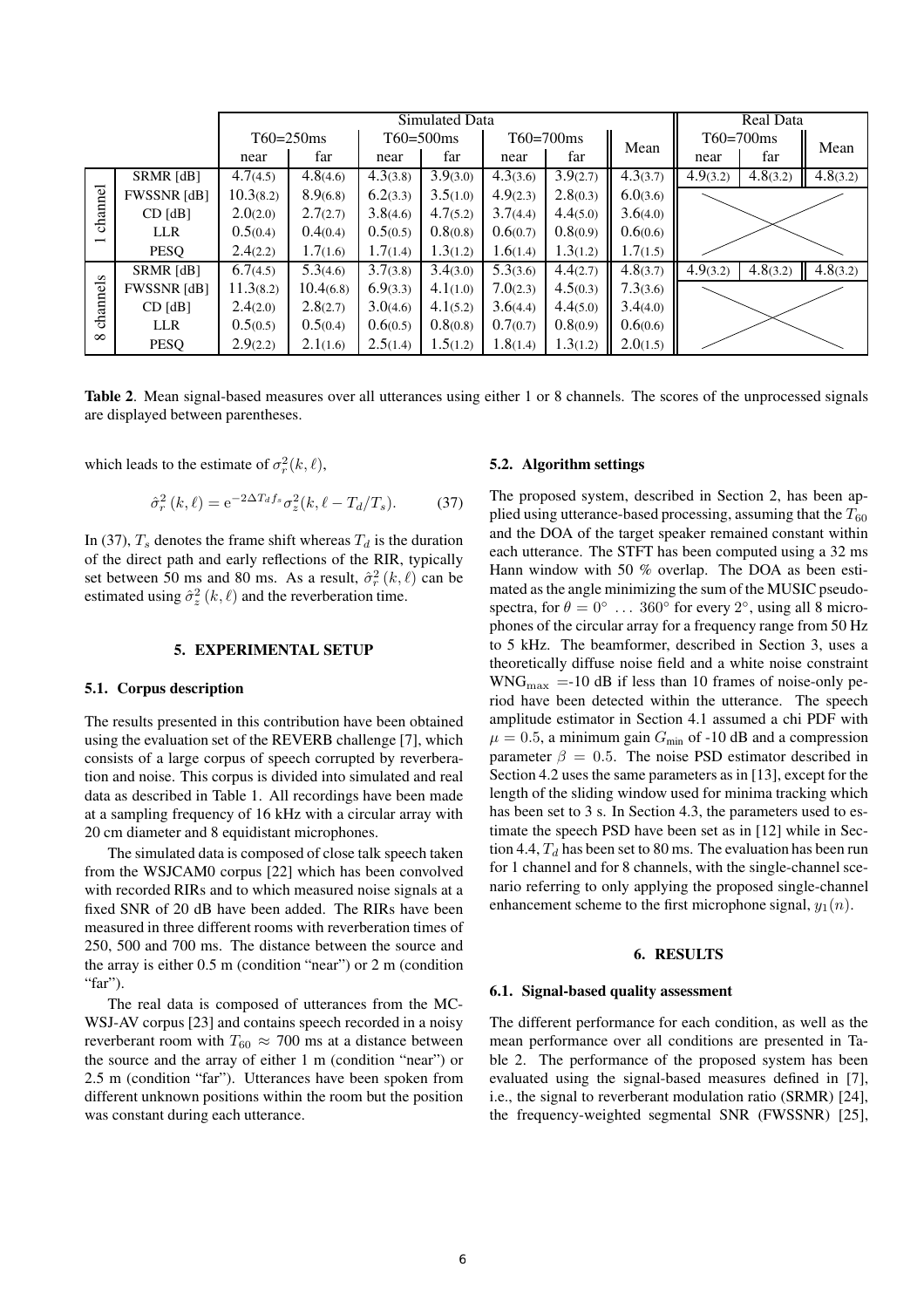

Fig. 3. WER obtained using the baseline recognizer of the REVERB challenge trained on clean data. Numbers indicate the difference with the WER obtained on unprocessed data.

the cepstral distance (CD) [25], the log-likelihood ratio (LLR) [25] and the perceptual evaluation of speech quality (PESQ) [26]. Among these 5 measures, the SRMR is the only non-intrusive measure and is hence the only measure that can be used to evaluate the performance for real data, for which no reference signal is available. The other measures use the clean speech  $s(n)$  as reference signal.

The increase in SRMR for all considered conditions shows that reverberation is reduced for both the single- and multi-channel scenarios, with the results being more significant for higher reverberation times as expected. While the SRMR increase is typically higher for the multi-channel scenario, for the condition of  $T_{60} = 500$  ms, the singlechannel scenario seems to achieve a higher dereverberation performance. The reason behind this performance difference might lie in the fact that the statistical model of the RIR used in Section 4.4 may not hold for the output of the MVDRbeamformer. However, further investigations are needed to derive a sound explanation.

Furthermore, the presented FWSSNR values depict a significant increase in comparison to the unprocessed microphone signal, illustrating the noise reduction capabilities of the proposed system. The difference in the FWSSNR values between the single- and multi-channel scenario further illustrates the benefit of using an MVDR beamformer aiming at noise reduction in the first stage. Finally, the improvement in the overall perceptual quality of the processed signal is illustrated in the average PESQ score increase of 0.5 and 0.2 for the multi- and single-channel scenarios, respectively.

## 6.2. Word error rate

In order to evaluate the potential benefit of the proposed scheme on the performance of an ASR system, the processed data have been used as the input for the baseline speech recognition system provided by the REVERB challenge [7]. This system is based on the hidden Markov model toolkit (HTK) [27] and uses mel-frequency cepstral coefficients, including Deltas and double-Deltas, as features and acoustic models using tied-state hidden Markov models with 10 Gaussian components per state. In this contribution, the models have been trained on clean data containing 7861 sentences uttered by 92 speakers for a total of approximately 17.5 hours. The achieved performance is measured in terms of word error rate (WER) as depicted in Fig. 3.

Compared to the scores obtained using the unprocessed signals, the absolute WER improvement on simulated data is of 19.17 % and 10.18 % for the multi- and single-channel scenarios, respectively. Greater absolute WER improvement is obtained on real data, i.e. 25.85 % for the multi-channel and 12.11 % for the single-channel scenario. On the other hand, the WER increases slightly for the conditions with the lowest reverberation time, i.e.  $T_{60} = 250$  ms. This suggests that spectral coloration introduced by the enhancement scheme may reduce the performance of the ASR system while the benefit of dereverberation is limited for small reverberation times. This drawback could be avoided by training the acoustic models on processed signals.

#### 7. CONCLUSION

This contribution proposes to achieve joint dereverberation and noise reduction a combination of an MVDR-beamformer and a single-channel speech enhancement scheme. In the MVDR-beamformer the noise coherence matrix is estimated on-line using a VAD and the DOA of the target speaker, which is required to compute the steering vector, is obtained using the MUSIC algorithm.

The output of this beamformer is processed using a speech-enhancement scheme combining statistical estimators of the speech, noise and reverberant PSDs and aiming at joint dereverberation and residual noise suppression. The evaluation of the proposed system, carried out using signalbased quality measures and a speech recognizer trained on clean speech, illustrates the benefit of the proposed scheme.